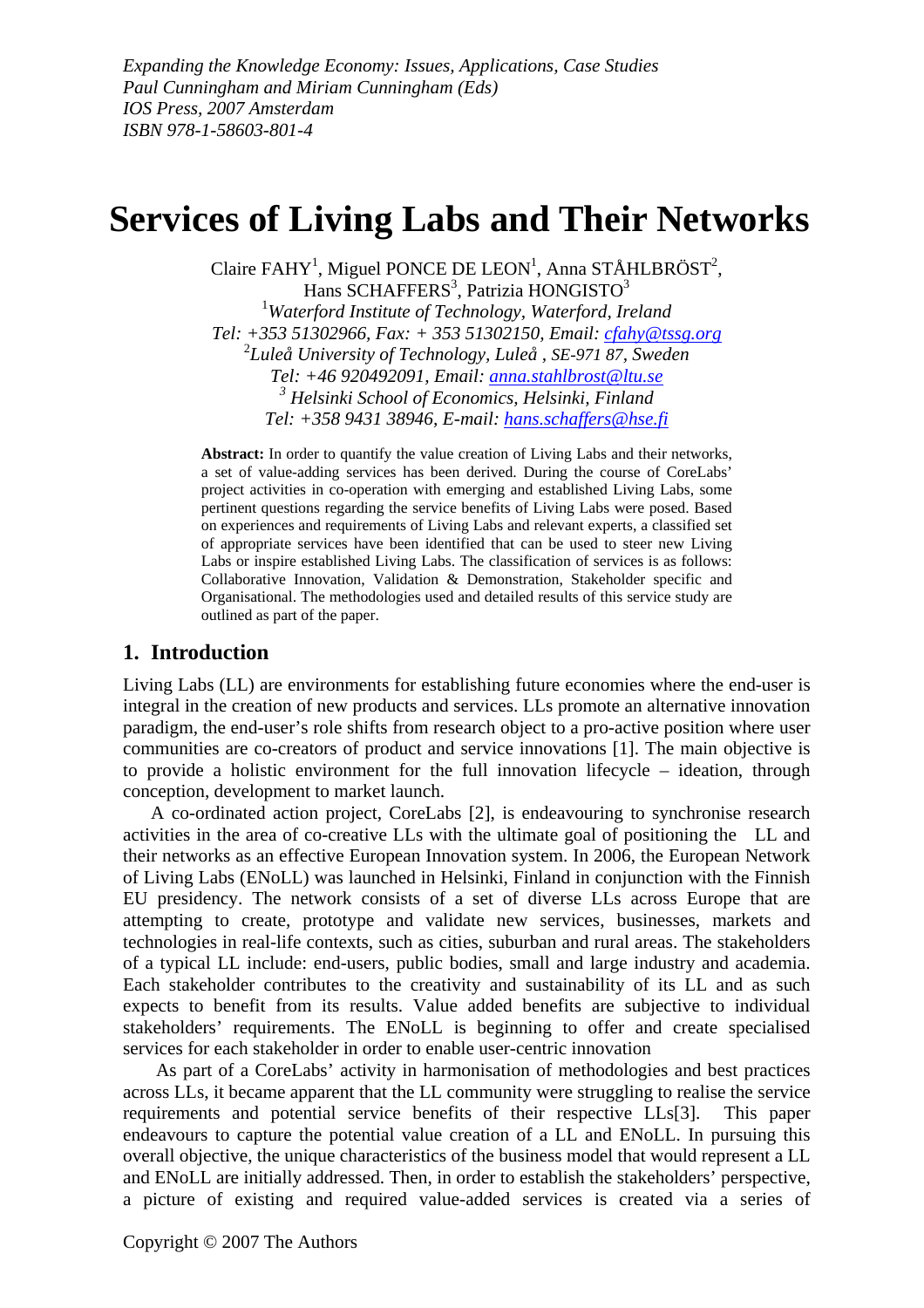brainstorming sessions and workshops. The results of these activities are analysed and categorised in order to provide a set of service themes that can be used to advise and also direct the future of LLs and ENoLLs.

# **2. The Living Lab Business Model**

The LL's concept relates strongly to current thinking about open innovation (e.g. Chesbrough, 2006). Open innovation is governed by business models that give structure to value propositions and partnerships for collaborative innovation in business settings. LLs typically operate in the domain of public-private partnerships hence business models need to make the shift from traditional enterprise settings towards public-private collaborative goals. Also, there is a lack of empirically grounded work in the field of business models for ICT-based innovation environments. An additional characteristic is the idea of a network of LLs and how to exploit the network effects in service delivery propositions. In summary, more insight is needed in the factors determining the success of service delivery models in such networked settings of public-private partnerships for collaborative innovation. As a starting point, the following statements may establish a basis for future empirically oriented work.

- *LLs as a systemic instrument for innovation*. A LL takes into account wider aspects of innovation such as the regional system, and policies at regional and national level. Systemic instruments will focus on providing an environment for learning and experimentation, and a strategic vision about longer term development. LLs should stimulate sustainable collaborative partnerships and should provide an environment for business development and exploitation of synergies.
- *LLs as instruments for networked innovation.* The concept of a network of LLs assumes that "network effects" can be identified and exploited. Service delivery models should identify the "assets' within the network that can be actively exploited to provide value added to all partners involved. Such assets include the sharing and ability to combine and package locally available knowledge, the ability to connect local business networks to shape a larger industry constituency, the connection of local user communities to create a larger and more diverse end-user market. These strategies enable the creation of a wider platform for generating and validating user experiences.
- *Living Labs as public-private partnership*. In many cases, such as in regional, national and EU-sponsored innovation programmes, a LL is an environment for innovation where public and private interests meet. Policies and strategies of public and private partners need to be adjusted to that situation. This has implications for distribution of risks, costs and benefits across the partnership.
- *Phased development of Living Labs.* LLs go through different phases of development. In the initial, strategic phase, establishment of the partnership based on some form of business plan and model is critical to enable the longer term viability. As soon as the LL becomes more operational in providing concrete innovation services, specific service provision models covering sustainability, IPR, financial aspects, delivery conditions etc. should govern service delivery. In the longer term, strategies for upscaling and commercialisation make sense.

# **3. Deriving the Services**

So, despite a LL's obvious potential for innovation, for all intents and purposes an intangible goal, what tangible or concrete services can they provide? The process of deriving an appropriate list or taxonomy of services required input from all key stakeholders and experts. Over the course of 9 months, a variety of opportunities were taken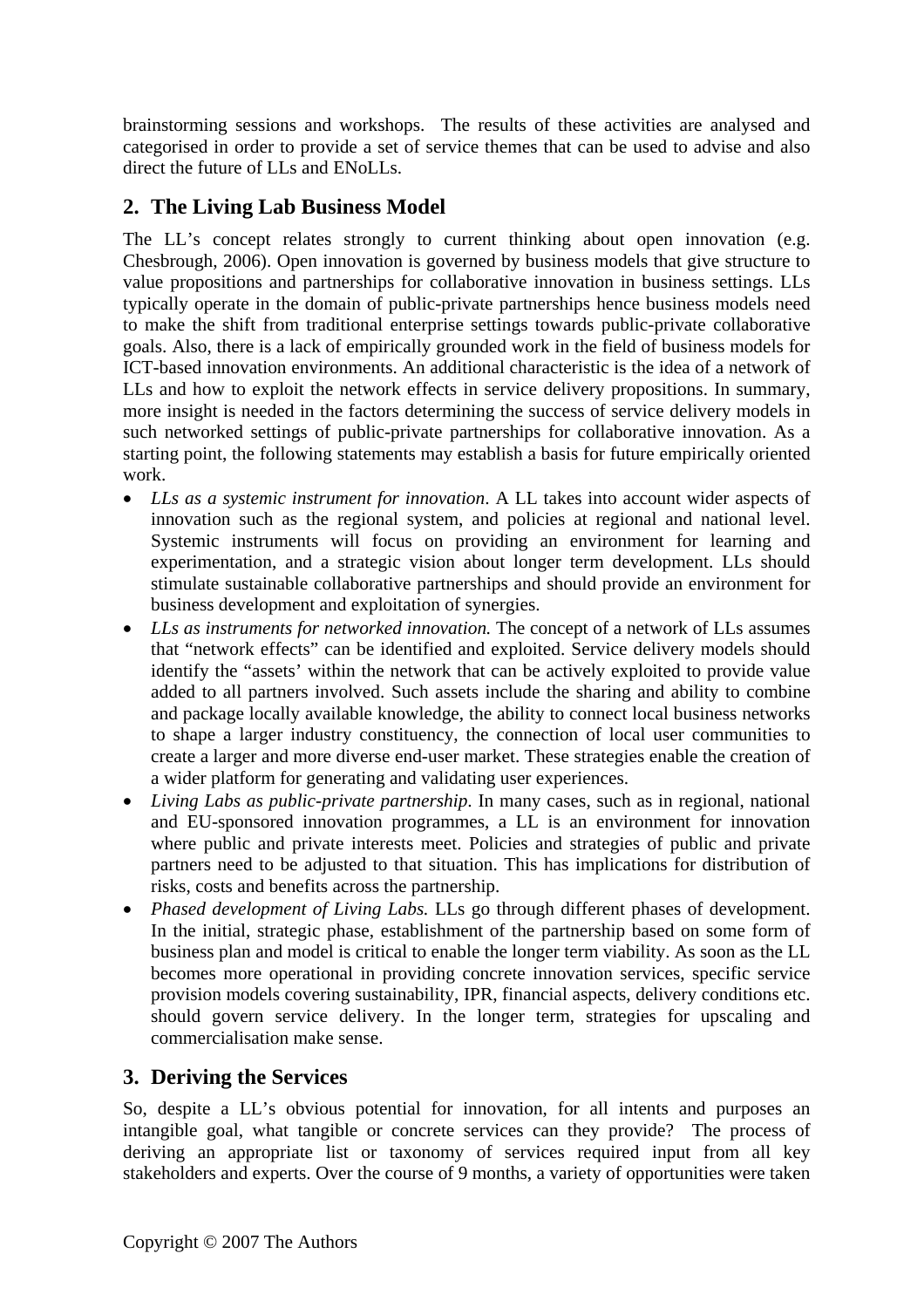when different interest groups were present to build a comprehensive picture of services provided and needed.

#### *3.1 Brainstorming*

At a workshop session in Helsinki (May 2006), a brainstorm session was held in order to identify an initial set of services that would be offered by the network. The session had stakeholders from industry, SMEs, academia and public authorities, and in order to organise and capture the service ideas in an associative and creative way, we avoided a simple meeting report and its sequential structure. What we needed was to be able to categorise the discussed topics by meaningful themes so that we could collectively start to "map the problem domain". In creating a visual "mind map" overview, we forced ourselves not to establish logical or hierarchical relationships between services, just purely associative ones. The benefit of this brainstorming method was that we did not need to think in a linear way [4] and we were able to maintain an overview of the overall concept however deep in the details of a LL we found ourselves.

From this map of services, using themes of Public Community Services, Industry Services, SME Services, Academic Services, Financial Bodies Services, Public Authorities/ Regions Services, a distilled version of key services was derived, namely:

- Network Regions and their Innovation Services
- Validation of innovation in a real or simulated context
- Pervasive sharing of community expertise
- Potential access to increased expertise
- Intellectual Property Rights Tracking service
- Channel to Externalise Innovations
- Mediation
- Market place for innovations

#### *3.2 Involving Living Labs*

Building on the outputs of the brainstorming in Helsinki, a follow-up session was taken at a workshop in the Turku Archipelago, October 2006. Attendees at this workshop included representatives from EU FP6 IST Integrated Projects(IPs) - Collaboration@Rural[5], Ecospaces[6] and CoSpaces[7]- and the Co-ordination Action, CoreLabs. The common theme across the IPs is their objective of fostering the creation of appropriate LLs for the purposes of economic and societal progression. The group were not so much stakeholders of LLs but more managers and co-ordinators of LLs, thus their perspective would highlight very different questions to the previous session. The session was opened by asking the question: "What service can your Living Lab offer?". Initial answers from the IPs naturally reflected the specific objectives of their respective LL. Collaboration@Rural identified collaborative services, innovation services and specific rural services, eg. soil, climate and biodiversity. Ecospaces indicated innovation services for eProfessionals and collaborative tools for knowledge workers. CoSpaces named services that support innovative visualisation, collaborative workspaces for design and engineering and business innovation.

Findings from the Helsinki session were presented in order to establish their relevance towards these fledgling LLs while also creating a deeper understanding of the required services. Following a discussion on each theme, the scope of the themes was narrowed to a set of services that have understanding and relevance within the group, see [Figure 1.](#page-3-0)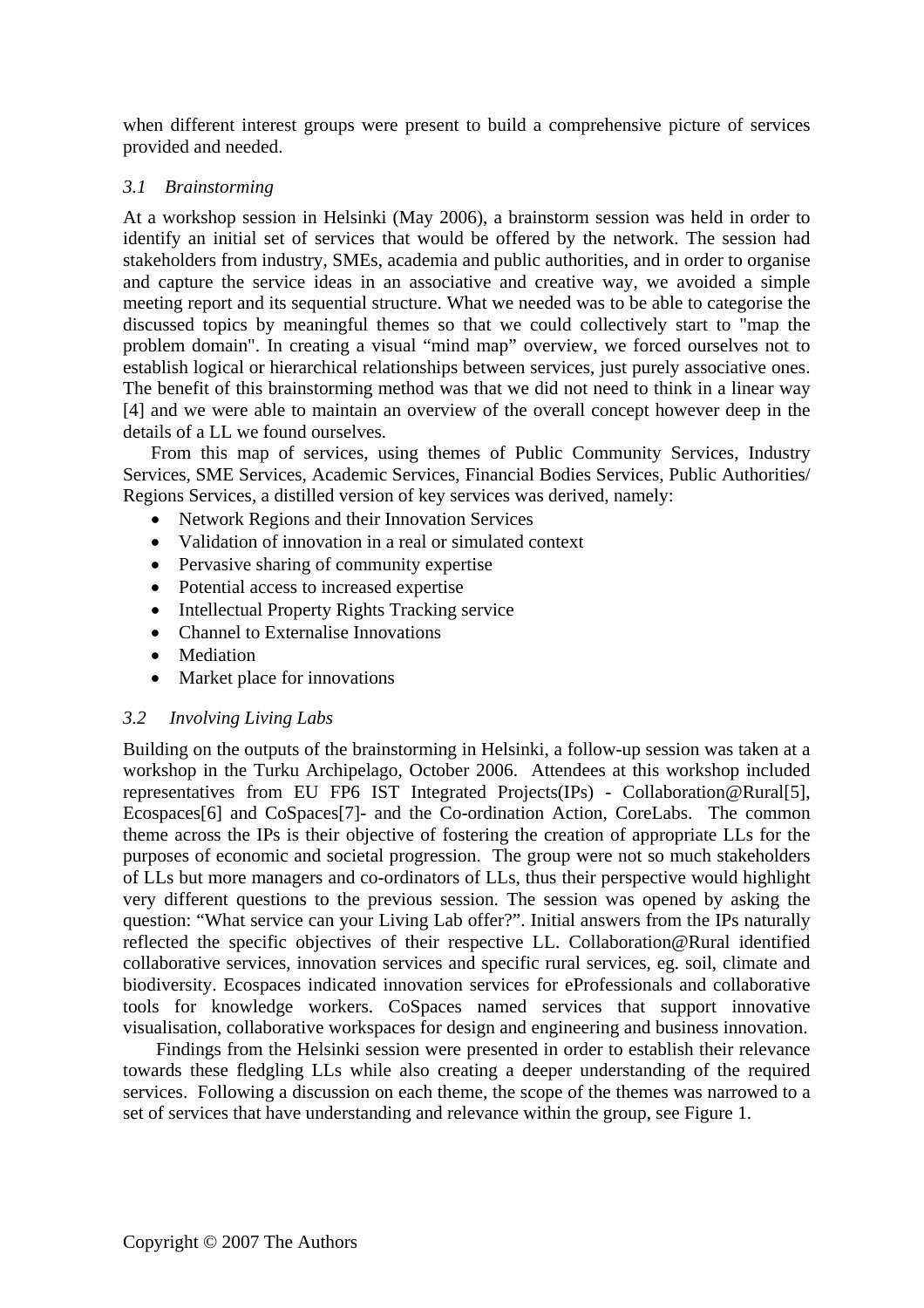<span id="page-3-0"></span>

*Figure 1 Relevance of Helsinki Outcomes to Turku Participants* 

## *3.3 Involving the European Network of Living Labs*

The next stage in the service derivation process was to move from the level of an individual LL and consider the kind of services that a networked set of LLs (ENoLL) could offer. The first ENoLL workshop was held in Brussels in February, 2007. It consisted of 60 LLs experts including representatives from the first set of LLs within the network and also several LLs that intend to join the ENoLL, partners from the related IPs and the European Commission. One of the chief workshop goals was to address the issue of "Igniting Network Service Creation".

To this end, a subgroup was formed to perform a "brainstorming" task on the subject of "ENOLL service creation". The group participating represented a cross-section of the workshop attendees including members of the ENoLL, members of other LLs and collaborative innovation experts. Common services that should be supported across all LL and the ENoLL include Idea Generation, Demonstration/Validation/Prototyping, Customisation/Product Deployment across multiple countries, New service integration, Business support services, Management, Governance and Organisation. The ENoLL should be supported by a standard collaborative architecture that incorporates horizontal layers of: network technologies, communication technologies, collaborative tools and community applications. In conclusion, ENoLL services could be divided into 3 types: (1) Technical services such as communication and collaboration; (2) Customer services such as innovation output, community services; (3) Intra-network services (within ENoLL) – idea generation, governance, management. The results of the task were presented to the overall group where they received workshop consensus.

## **4. The Services**

The LL arises from a need to stimulate sustainable innovation across a region for the purposes of creating a meaningful and profitable local economy and improving quality of life. In addition, it acts as a large scale prototype validation and demonstration environment for the evaluation of new products. All stakeholders contribute to its' success and as such expect to receive relevant value from it. Thus, when considering the value-added services of LLs, it became necessary to consider four dimensions of service. [Figure 2](#page-4-0) illustrates the process by which the inputs of Chapter 3 were collated to realise these four dimensions.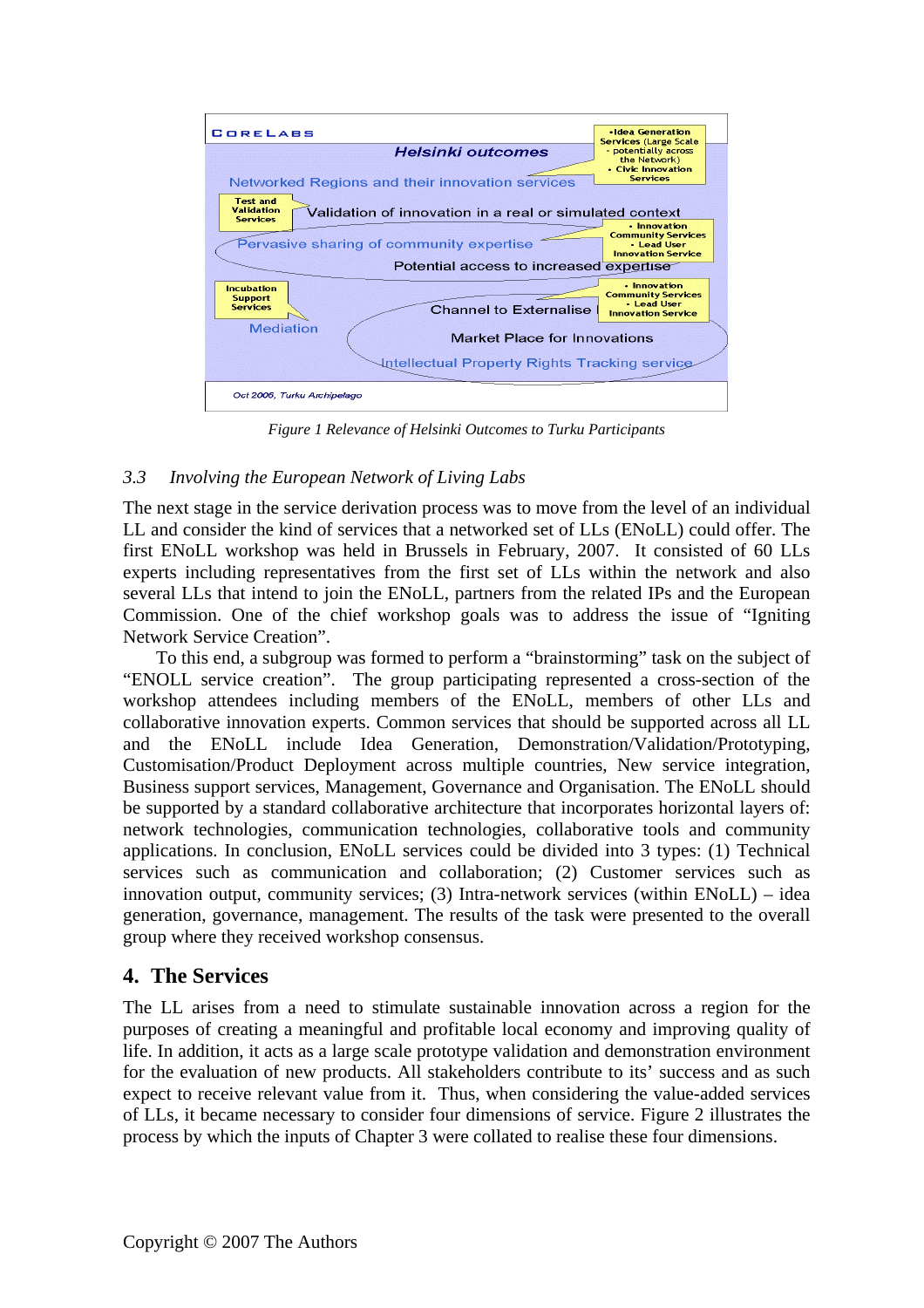<span id="page-4-0"></span>

*Figure 2 Collated Service Inputs* 

The services are further classified into status categories: *Grounded* (service already exists in LLs and can be re-used), *Emerging* (service has already been identified and is being implemented) and *Future* (service is an aspiration and could be developed in the future.

### *4.1 Services Supporting Collaborative Innovation*

There is much discussion surrounding the environment that enables collaborative innovation but once the environment is created and the collaboration is initiated, can we just snap our fingers and say "Innovate". This is unrealistic, given that many of the innovators have never worked together before. To this end, services that support the generation of new ideas across a heterogeneous collaborative workspace are being created. The LL objective of addressing the innovation cycle supported by all innovation stakeholders is highly ambitious. Services need to be in place that seamlessly enable the cycle across a large-scale multi-contextual environment.

| <b>Service Offered</b> | <b>Description</b>  | <b>Status</b> | <b>Stakeholder</b> | How?                                 |
|------------------------|---------------------|---------------|--------------------|--------------------------------------|
| Network for            | Network of actors   | Grounded      | SMEs, Large        | Environment for total innovation     |
| Innovation             | and infra-          |               | Industry,          | lifecycle                            |
| Lifecycle Support      | structure that      |               | Academia           |                                      |
|                        | supports the        |               | End-users          | Role of Co-creator                   |
|                        | innovation life-    |               |                    |                                      |
|                        | cycle.              |               |                    |                                      |
| User-centric           | Users as            | Emerging      | End-users          | Collaborative workspaces that        |
| innovation             | innovators and      |               |                    | encourage users to articulate their  |
|                        | procurers $[8]$     |               |                    | requirements [9,10].                 |
| Idea Generation        | Ideation tools that | Emerging      | SMEs & Large       | Services that encourage              |
| <b>Services</b>        | encourage           |               | Industry           | collaborative idea generation eg     |
|                        | diverse creativity, |               |                    | IBM's "Innovation Jam"               |
|                        | idea potentiality   |               |                    | (www.globalinnovationjam.com)        |
|                        | an increase<br>and  |               | End-users          | Collaborative workspaces that        |
|                        | of<br>cognitive     |               |                    | encourage/enable users to articulate |
|                        | capacity [11].      |               |                    | their requirements and/or desires    |
| Market for Ideas       | Open exchange       | Grounded      | SMEs & Large       | Advisory services, IPR tracking      |
| $&$ IPR                | of ideas amongst    |               | Industry           |                                      |
|                        | stakeholders.       |               | Academia           | External evaluation of ideas         |
| Pervasive sharing      | Consultation with   | Future        | A11                | Access to multi-disciplinary         |
| of community           | relevant experts    |               | stakeholders       | expertise. Evaluation of ideas.      |
| expertise              |                     |               |                    |                                      |

*Table 1 Collaborative Innovation Services*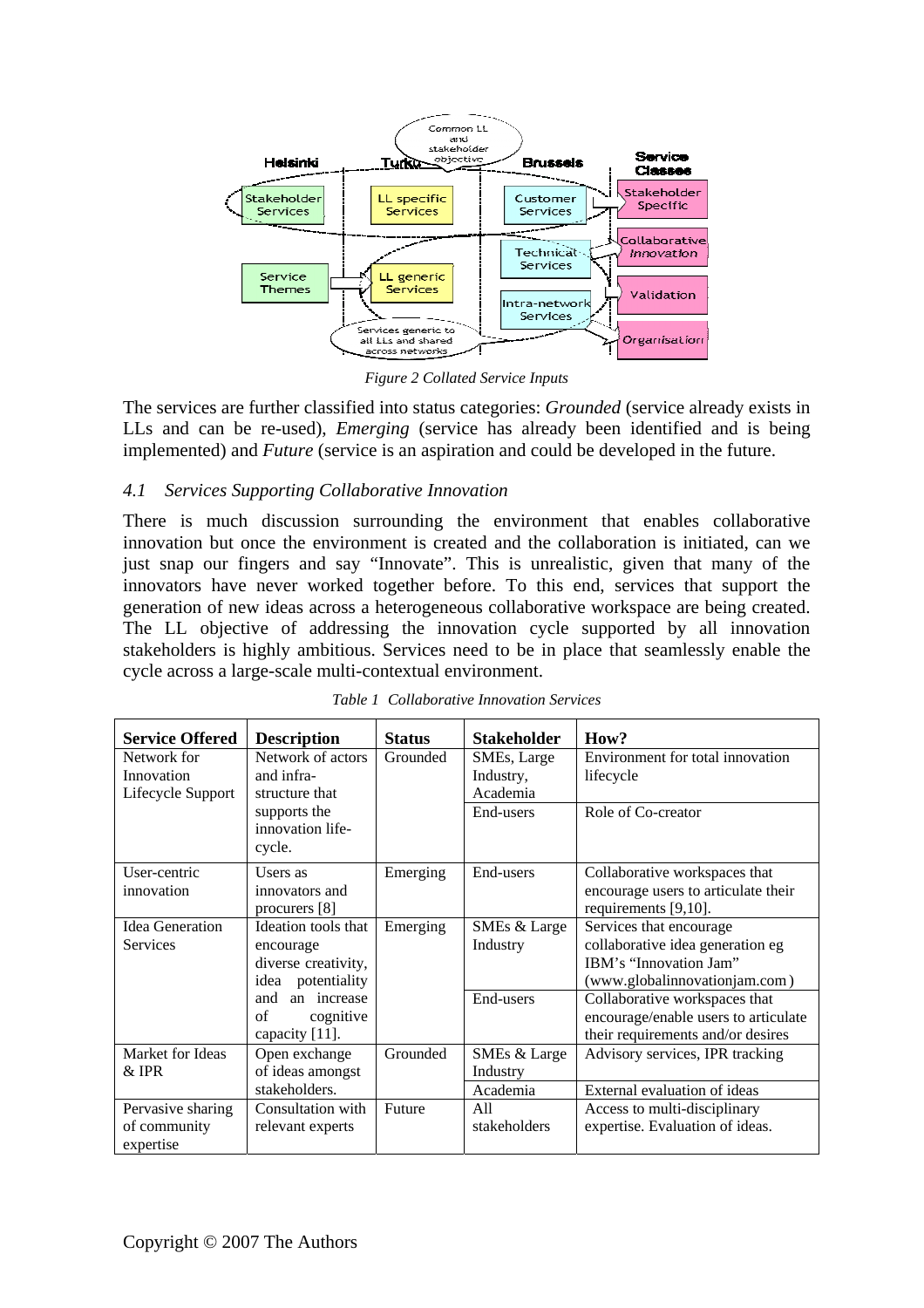#### *4.2 Services Supporting Validation and Demonstration*

The importance of test and experimentation platforms (TEPs) in realising a new breed of innovation is discussed in [12]. Six identified TEPs are: (1) prototyping platforms (2)open test beds (3) open field trials (4) living labs (5) open market pilots and (6) societal pilots . While the LL is defined as a distinct entity from the other TEPs, in many cases it acts as a combination of other TEPs. LLs generally incorporate an area that enables prototyping collaborations (eg. *Philips HomeLab, ArcLabs, Botnia, Mobile City Bremen)*, they have originated from open test beds (eg. *ArcLabs, Botnia, Mobile City Bremen, Freeband)* and their very definition makes them a natural environment for showcasing and piloting (eg*. Bremen, Freeband)*. However, the open nature of the LL creates whole new challenges for current validation technologies.

The inclusion of the end-users requires a high-level of focus on usability studies in order to gain meaningful results from user evaluations. LLs not only support evaluation of the usability but also end-users level of acceptance for the innovation. Lately, user experiences have become a more central concept in the field of interaction design. Evaluation of user experiences means to focus on how the innovation behaves and is used by end-users in its natural environment. More specifically, it is about gaining knowledge about how end-users feel about a new product or service and their pleasure, or satisfaction, when using it, looking at it, holding it, and using it [13].

| <b>Service Offered</b>                                                                                                    | <b>Description</b>                           | <b>Status</b> | <b>Stakeholder</b>    | How?                                                                                        |
|---------------------------------------------------------------------------------------------------------------------------|----------------------------------------------|---------------|-----------------------|---------------------------------------------------------------------------------------------|
| Test & Validation<br>$(1)$ Technical<br>Validation<br>(Functional,<br>Scalability,<br>Robustness) (2)<br>processes $[14]$ |                                              | Grounded      | <b>SME</b>            | Availability to large "real" open<br>infrastructure                                         |
|                                                                                                                           |                                              |               | End-Users             | Early adopters of new services                                                              |
|                                                                                                                           | Usability (3)Agile                           |               | Large Industry        | Validation of new services<br>without necessity of opening<br>proprietary closed test beds. |
| Demonstration                                                                                                             | Showcasing $&$<br>piloting of<br>innovations | Grounded      | SME/Large<br>Industry | LLs as a platform for showcasing                                                            |
|                                                                                                                           |                                              |               | End-Users             | Access to emerging products.                                                                |

|  | Table 2Validation & Demonstration Services |  |
|--|--------------------------------------------|--|
|  |                                            |  |

### *4.3 Services Specific to Stakeholders*

As discussed earlier, each stakeholder will only invest time or money in a LL if they feel they have something to gain from it. Services to **end-users** will typically be in the form of community building or specific to the needs of a particular demographic. Services towards the **public sector** would relate to governing, civil and regional development issues. Research and development costs in **small industry** are prohibitive in contrast to the scale of the organization. In addition, smaller enterprises may lack the expertise required in terms of human capital or capital infrastructure to innovate in isolation. **Large industry** serves to gain from LLs by forging closer relationships with its potential customers, public bodies and smaller industry. **Academia** while normally removed from the commercialisation of its research can focus their efforts toward viable future innovations via collaboration with relevant stakeholders. LLs and their services may be specific to a particular discipline or demographic, for example: rural development, health sector, automobile industry..etc; The following listed services will focus only on services that are common across all disciplines of LLs.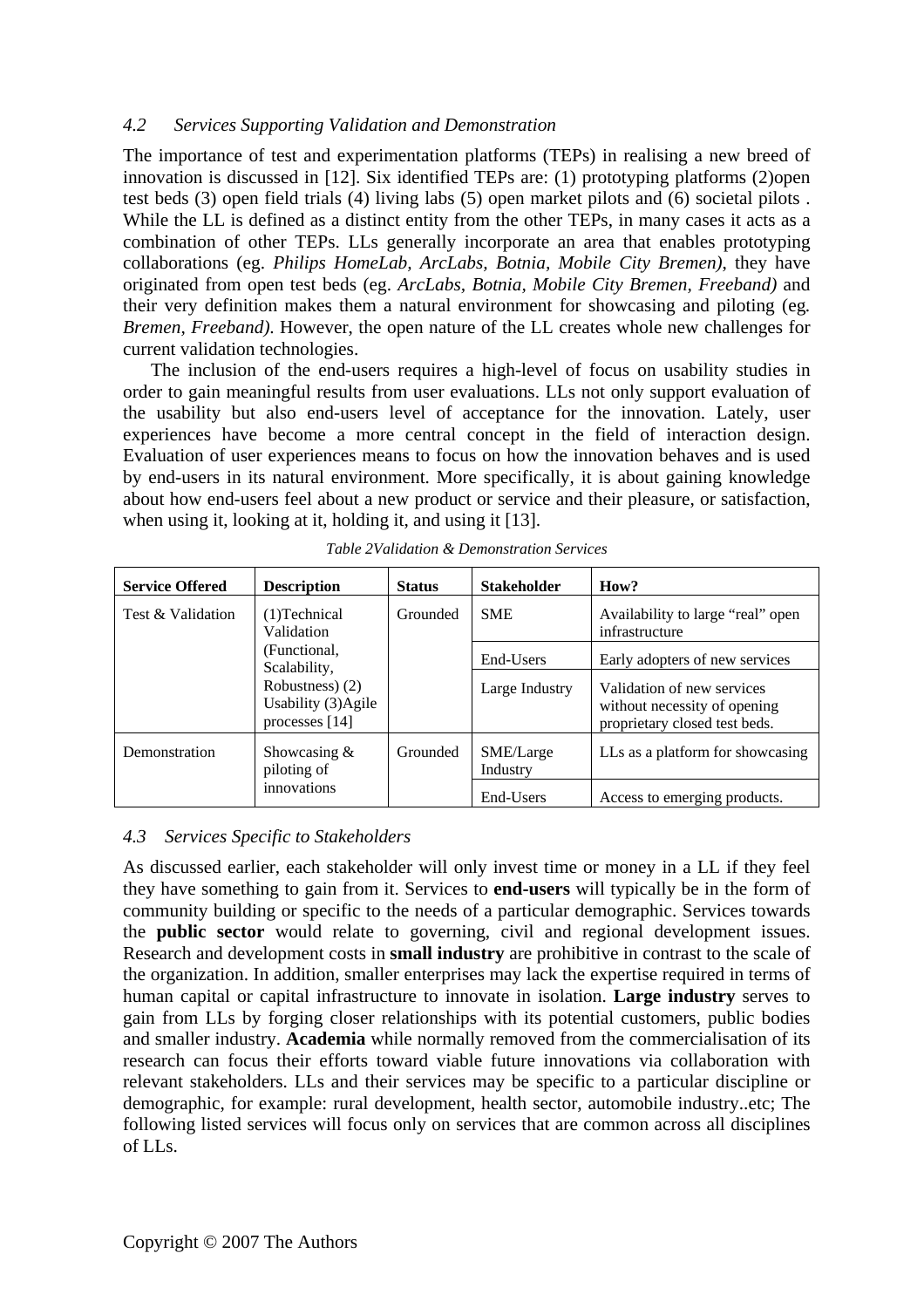| <b>Service Offered</b>                                                                                                                                                          | <b>Description</b>                                                                                                                                                                                                                                                                            | <b>Status</b>         | How?                                                                                                                                                                                                                                                                                                                  |  |
|---------------------------------------------------------------------------------------------------------------------------------------------------------------------------------|-----------------------------------------------------------------------------------------------------------------------------------------------------------------------------------------------------------------------------------------------------------------------------------------------|-----------------------|-----------------------------------------------------------------------------------------------------------------------------------------------------------------------------------------------------------------------------------------------------------------------------------------------------------------------|--|
| <b>End User services</b>                                                                                                                                                        |                                                                                                                                                                                                                                                                                               |                       |                                                                                                                                                                                                                                                                                                                       |  |
| End User service -<br>Personalisation,<br>Customisation                                                                                                                         | Better understanding of user<br>needs, user participation in<br>product creation.                                                                                                                                                                                                             | Grounded              | Better understanding of<br>technology, products<br>customised to user needs                                                                                                                                                                                                                                           |  |
| <b>Lead User Community</b><br>Services - Database<br>services, Lead User<br>Advisory services, Lead<br><b>User Reward services</b>                                              | Lead users have a good<br>understanding of the latest<br>market developments and<br>would have higher<br>expectations on new<br>innovation than the average<br>user $[8]$                                                                                                                     | Emerging              | Access to expertise,<br>Exploiting and benefiting<br>from own ideas,<br>Acknowledgement for<br>contribution                                                                                                                                                                                                           |  |
| Innovation Community<br>Services - Hosting and<br>facilitation services, service<br>set-up services,<br>Professional Services                                                   | Collaboration of end-users, eg.<br>interest groups, clubs, for<br>information<br>sharing,<br>community<br>driven<br>service<br>development.                                                                                                                                                   | Emerging              | Hosting and facilitation, eg.<br>websites, Community service<br>development<br>library;<br>eg.<br>Professional<br>services,<br>eg.<br>business support                                                                                                                                                                |  |
| <b>Public Sector services</b>                                                                                                                                                   |                                                                                                                                                                                                                                                                                               |                       |                                                                                                                                                                                                                                                                                                                       |  |
| Public innovation services,<br><b>Consensus Building</b><br>services, Strategic<br>Development services,<br>Regional marketing<br>services                                      | Co-created public services,<br>forum for agreement on issues<br>of public concern, regional<br>development<br>strategic<br>and<br>Marketing<br>investment,<br>of<br>Region                                                                                                                    | Grounded/<br>Future   | Co-creation of public<br>innovation services; Inclusive<br>platform for stakeholders;<br>Efficiency in critical<br>infrastructures by best-<br>practice sharing; Stimulation<br>of citizens to take an interest<br>in future enterprise; A LL or<br>ENoLL gives national and<br>European visibility to the<br>region. |  |
|                                                                                                                                                                                 |                                                                                                                                                                                                                                                                                               |                       |                                                                                                                                                                                                                                                                                                                       |  |
| <b>Small to Medium Size Enterprises (SMEs)</b><br><b>Business Incubation</b><br>Support services,<br>Collaborative/Mediation<br>services, Channel to<br>externalise innovations | Business development advice,<br>access to grant funding,<br>technical guidance, large scale<br>validation infrastructure,<br>Mediation between<br>stakeholders, Real market for<br>evaluation                                                                                                 | Grounded/<br>Emerging | The LL acts as an enterprise<br>support centre providing<br>access to relevant financial<br>bodies eg. banks, venture<br>capitalists, customer groups,<br>and presence of a real market<br>for evaluation.                                                                                                            |  |
| <b>Large Industry</b>                                                                                                                                                           |                                                                                                                                                                                                                                                                                               |                       |                                                                                                                                                                                                                                                                                                                       |  |
| Channel to externalise<br>innovations, Understanding<br>of end-users, Mass<br>customisation services[15],<br>Linkage to smaller<br>industry, Creation of Lead<br><b>Markets</b> | Real market for evaluation,<br>Better understanding of end-<br>users, Creation of<br>relationships to smaller<br>industry for outsourcing<br>requirements, Use of lead-user<br>availability within a region to<br>stimulate the creation of<br>globally competitive products<br>and solutions | Emerging/<br>Future   | Early endorsement for<br>innovations; Interaction with<br>the real end-user during<br>innovation; Environment for<br>mass customisation thus<br>providing a scalable, cost-<br>effective solution; Mediator<br>towards small industry; Lead<br>markets provide early<br>competitive edge.                             |  |
| Academia                                                                                                                                                                        |                                                                                                                                                                                                                                                                                               |                       |                                                                                                                                                                                                                                                                                                                       |  |
| <b>Exploitation Channel</b><br>services, Experimentation,<br><b>Education</b> , Business<br>Incubation                                                                          | Evaluation of the commercial<br>viability of innovations,<br>Environment for prototyping<br>and validating innovations;<br><b>Educational demonstrations</b>                                                                                                                                  | Emerging/<br>Grounded | Providing real links towards<br>industry and the market;<br>Open validation infrastructure<br>for experimentation; LL<br>activities serve as case studies<br>and learning tools for the<br>future professionals                                                                                                       |  |

*Table 3 Stakeholder Specific Services*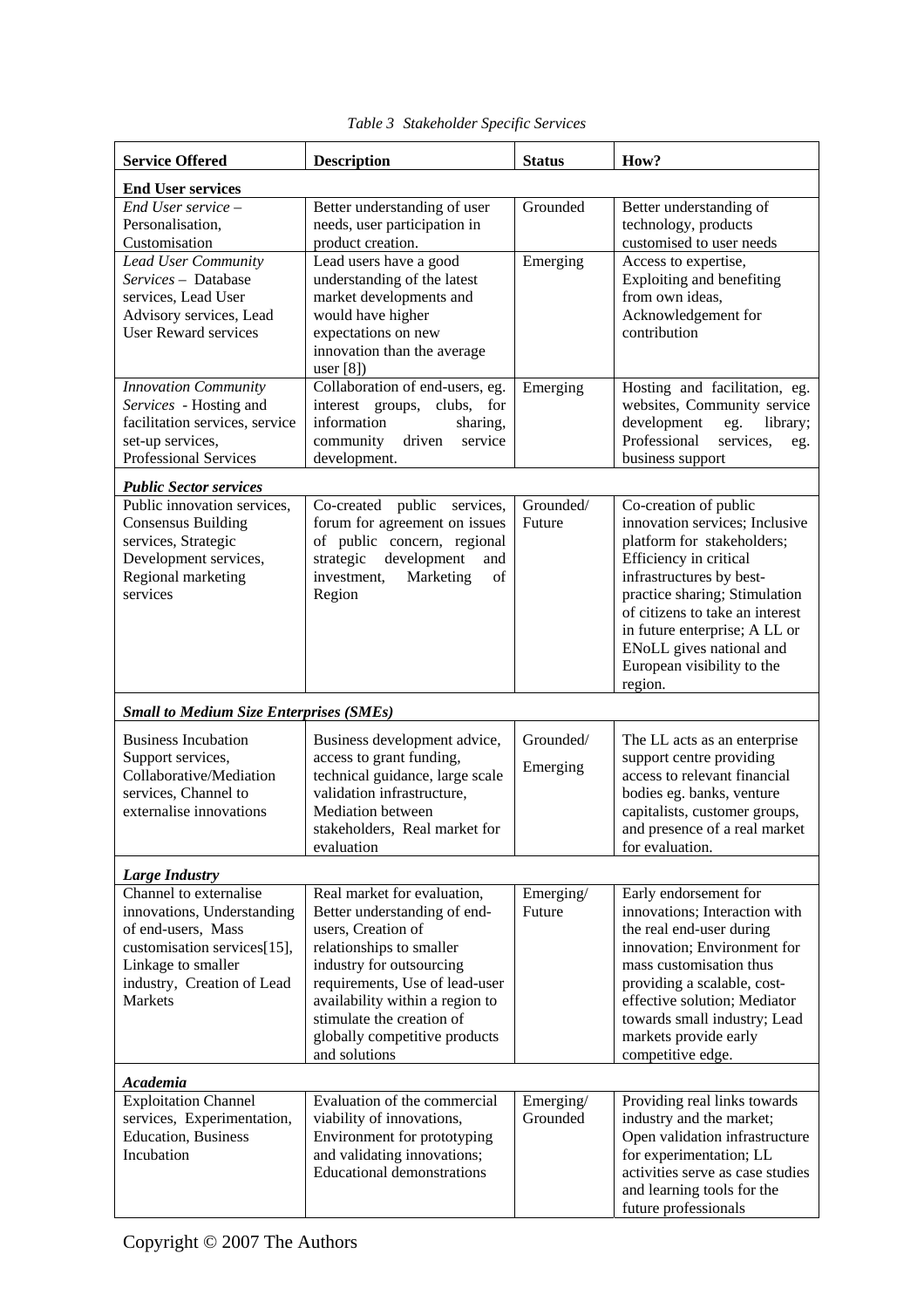## *4.4 Services Supporting Organisation*

Given the heterogeneous and collaborative nature of the LL and indeed Networks of LLs, a suitable organisational and governance structure needs to be agreed and in place to support the effective administration of this co-operative effort. Managerial and organizational practices need to resolve issues of private-public-citizen interrelationships which constitute LLs both at the level of the local network of stakeholders as well as regarding the efficiency of the network of LLs. Services will relate to the fours aspects of value creation presented earlier and will address three key aspects.

| <b>Service Offered</b>  | <b>Description</b>      | <b>Status</b> | <b>Stakeholder</b> | How?                                |
|-------------------------|-------------------------|---------------|--------------------|-------------------------------------|
| Governance              | Guidance and            | Emerging      | All                | 1) Govern public-private inter-     |
|                         | leadership in the       |               |                    | organisational relationships        |
|                         | making and              |               |                    | 2) Manage innovation results        |
|                         | administration of       |               |                    | 3) Comprehension of regional,       |
|                         | policies.               |               |                    | national and European issues        |
| Management of           | Implementation of       | Emerging      | All                | 1) Design of innovation systems     |
| phased                  | economic development    |               |                    | that support partnership creation   |
| development and         | strategies as well as   |               |                    | and synergy generation.             |
| packaging               | innovation strategies   |               |                    | 2) Integration of available         |
| synergies of LLs        |                         |               |                    | knowledge and practices             |
| Organisation<br>of      | Effect of collaborative | Emerging      | All                | 1) Examination of inter-            |
| <b>LLs</b><br><b>as</b> | innovation on           |               |                    | organisational structures forms     |
| of<br>instruments       | organisational          |               |                    | and patterns of interaction         |
| systemic                | structures              |               |                    | 2) Support for evolution of virtual |
| innovation.             |                         |               |                    | organisations, flexible work        |
|                         |                         |               |                    | paradigms and diversity             |
|                         |                         |               |                    | management                          |

# **5. Conclusions**

During the course of CoreLabs co-ordination activities, it became apparent that "would-be" LLs were having difficulty in determining the full value creation potential of their LL. This paper attempted to capture the service delivery model that would provide LLs and the ENoLL with a value creation strategy. As input to this work, the characteristics that distinguish the LL business model from a traditional "open innovation" business model were outlined – systemic instruments for innovation, instruments for networked innovation, public-private partnership and phased development. A series of brainstorming and workshops amongst assorted stakeholders and experts in the area of LLs, revealed a set of value-added services that have been realised or could in the future be realised within the LL and ENoLL system. Based on the business model input and the derived service catalogues from the brainstorming sessions, four service categories have been identified that represent key characteristics of the LL, they are:

- Services that support Collaborative Innovation for eg. idea generation, sharing expertise
- Services that support Validation and Demonstration for eg. Prototyping, showcasing
- Services specific to stakeholder requirements, for eg. SMEs, academia..etc
- Services supporting the organisation, for eg. Governance, managment

These categories and their associated services act not only as a selling point but also a starting point to emerging LLs. Drawn from the experience of existing LLs, they equate to basic characteristics of LLs that should be in place to ensure a value creating environment.